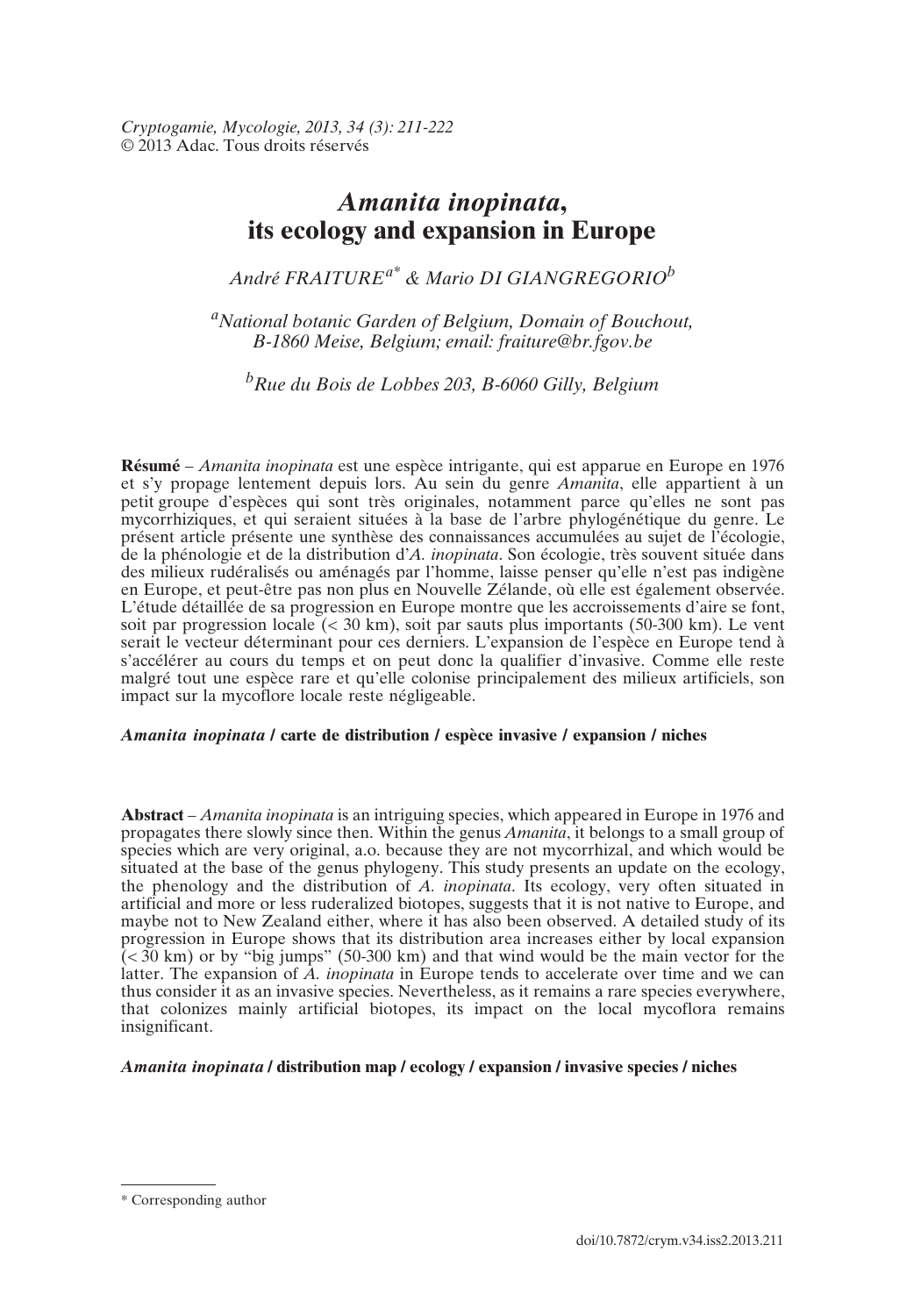# **INTRODUCTION**

On 30.IX.2012, in Mont-sur-Marchienne (S of Charleroi, Belgium), Mr Christian Lambert collected a curious fungus, which he could not connect with a species he knew. He showed it to one of us (MDG) who, since it looked like a *Strobilomyces strobilaceus* (Scop.: Fr.) Berk. seen from above, but resembled *Amanita* as well, identified the collection as *Amanita inopinata*. The collector has not been able to describe precisely the environment in which he picked up the fungus. However, some *Taxus* needles were still attached to the carpophore, which fits well with the ecological range in which the species has been observed, up to now, in Europe.

It is the first time that the species is reported from Wallonia (southern Belgium). We present in this paper a survey of the data concerning the systematics, trophism, ecology, phenology and distribution of the species, as well as its possible invasive character.

#### **TAXONOMY**

*Amanita inopinata* D.A. Reid & Bas, in D.A. Reid, *Notes Roy. Bot. Gard. Edinburgh* **44** (3): 506 (1987).

= *Aspidella inopinata* (D.A. Reid & Bas) Vizzini & Contu, in Vizzini *et al.*, *Micol. Veget. Medit.* **27** (2): 82 (2012).

= *Amanita* "sp. 1" ss. G.S. Ridl., *Austral. Syst. Bot.* **4** (2): 350 (1991).

*Holotype*: UK, Surrey, Tandridge Hall, 2.X.1983, coll. Mrs Irene Palmer (K).

*Illustrations:* Figs 1-2 show pictures of collections made, respectively, in Edegem (Belgium) and in the forest of Guines (France). Colour pictures or aquarels of sporophores are also proposed by Taylor (1981, sub "Amanita sp."), Kibby (2000), Ridley (2000), Uljé (2001: 36), Courtecuisse & Moreau (2004), Neville & Poumarat (2004: 884), Kibby (2005), Overall (2010, 2011), Steeman *et al.* (2011), Steeman (2012), Boniface (2011, 2012) and the web-sites of Tulloss<sup>1</sup> and of the *Nederlandse Mycologische Vereniging (NMV)*2. Other illustrations are also available on the Internet.

Drawings of microscopic details are presented by Reid (1987), Ridley (1991 and 2000), Uljé (2001), Courtecuisse  $\&$  Moreau (2004) and Neville  $\&$ Poumarat (2004: 515-516).

*Descriptions*: Good descriptions of the species are given by Reid (1987, original description), Ridley (1991: 350, sub "sp. 1"), Ridley (2000), Courtecuisse & Moreau (2004), Neville & Poumarat (2004: 513-514) and Tulloss's web-site.

The species is easily recognized by the following characters (Reid, 1987): cap grey-brown, prominently warted, resembling that of *Strobilomyces floccopus* from above [or a dark variant of *Leucoagaricus macrorrhizus* Locq., fide Courtecuisse & Moreau, 2004]; gills whitish and then salmon- to apricot-coloured,

<sup>1.</sup> Studies in the Amanitaceae (Tulloss R.), USA: http://www.amanitaceae.org/?Amanita%20inopinata

<sup>2.</sup> Nederlandse Mycologische Vereniging (NMV) – Verspreidingsatlas Paddenstoelen online: http://www. verspreidingsatlas.nl/003250.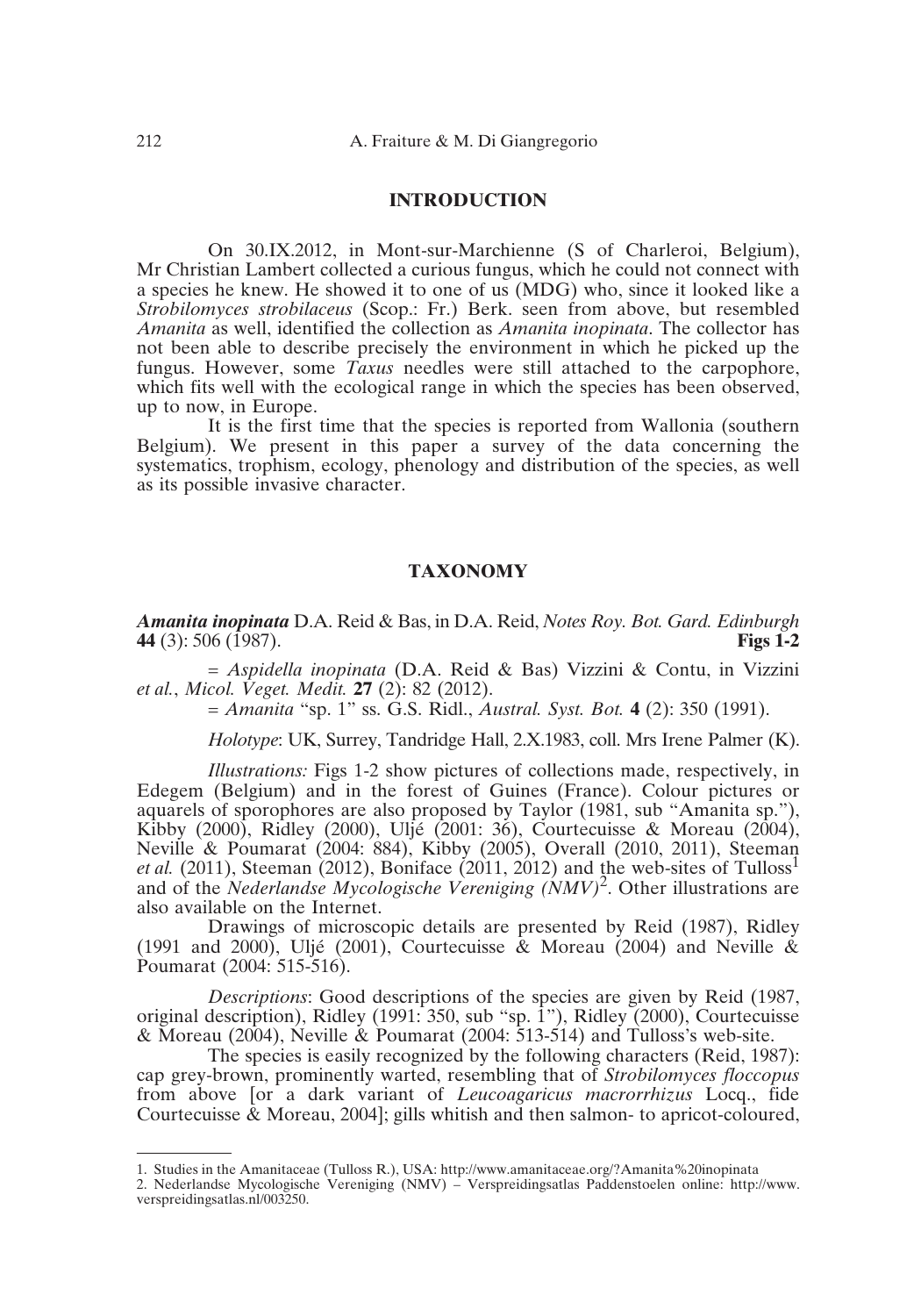

Fig. 1. *Amanita inopinata*, Edegem, Belgium (Photo Guido Van Boeckel).



Fig. 2. *Amanita inopinata*, forest of Guines, France (Photo Abel Flahaut).

annulus grey with narrow black edge; stem rooting, lacking an obvious volva, its lower portion being covered by fine black recurved hair-like fibrils on a dirty salmon-coloured or bright tawny background. Microscopically, the spores are amyloid and clamps are abundant at the base of basidia and on general veil hyphae.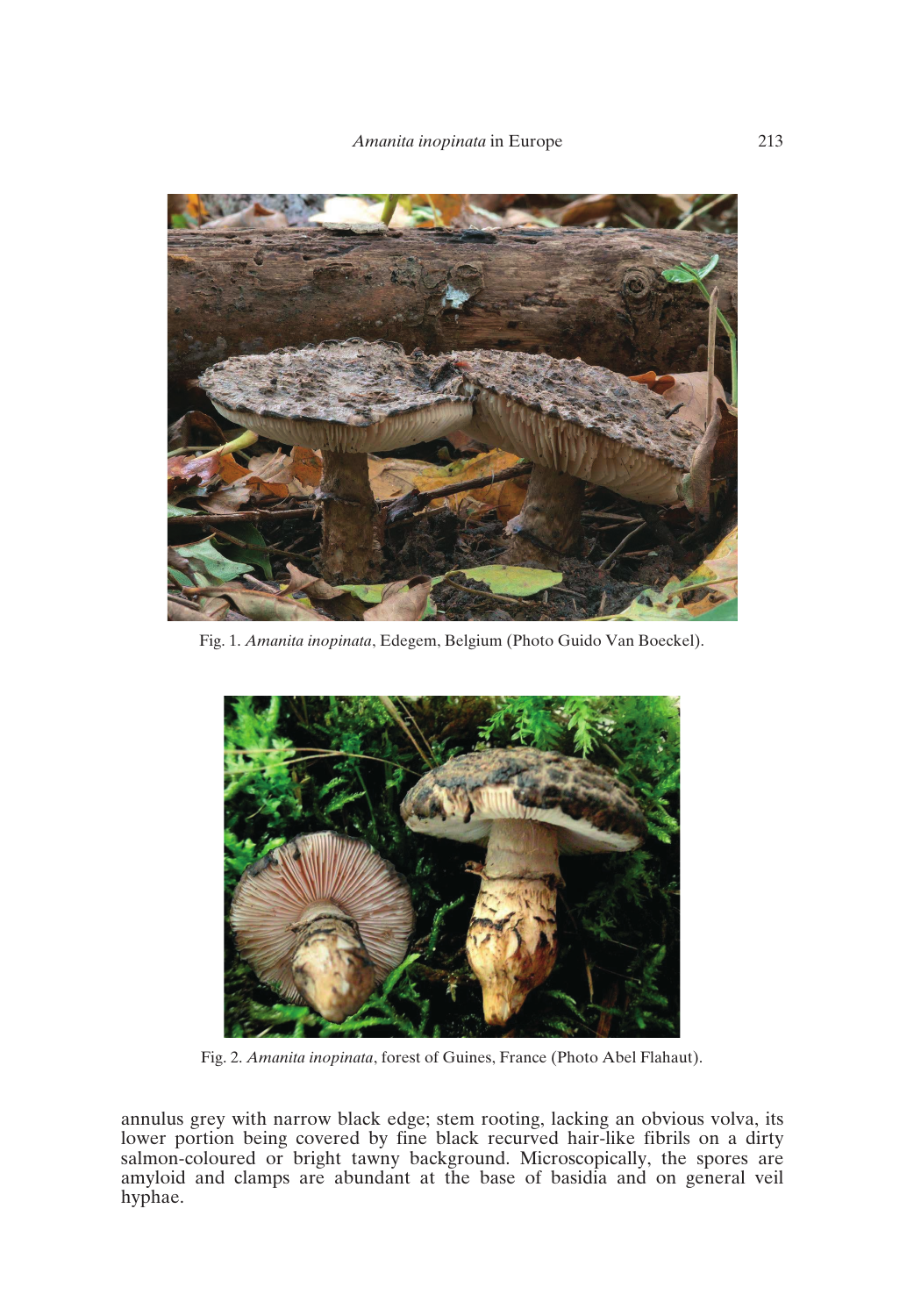The spores of the specimen from Mont-sur-Marchienne (Belgium) are amyloid and their size is 7.5-8.57-9.5 (-11.0)  $\times$  5.3-6.12-7.0 µm, Q = 1.31-1.40-1.58, which corresponds well with literature data. The spores with a length above 9.5 um are probably produced by 2-spored basidia (Reid, 1987).

*Classification*: The species clearly belongs to the sect. *Lepidella* because of its amyloid spores, the appendiculate pileus margin and its friable volva. However, as observed by Dr. Bas (Reid, 1987 ; Bas, 2001), the species is quite isolated in this section. It is a member of the rather aberrant subsect. *Vittadiniae* (Bas, 1969: 346), together with a.o. *A. vittadinii* (Moretti) Vittad. and *A. nauseosa* (Wakef.) D.A. Reid. These species share the presence of volval remnants that consist mainly of chains of large, inflated, cylindrical to elongate or fusiform cells, and a cylindrical to fusiform stipe without a true basal bulb. Tulloss (see his website) suggests to place *A. inopinata* in a new monospecific stirps *Inopinata*.

Very recently, Vizzini *et al.* (2012) showed by molecular analysis that the species of the subsect. *Vittadiniae* Bas (1969) were gathered in a monophyletic clade, clearly isolated from the rest of the genus *Amanita*, of which they constitute a primitive group. They consequently decided to treat these species in a separate genus. Another option would have been to place them in a separate subgenus inserted on the base of the *Amanita* phylogenetic tree.

Vizzini *et al.* (2012) chose to restore, with emendation, the genus *Aspidella* E.-J. Gilbert, to accommodate these species. We believe it is not the best choice. Among the 24 taxa cited by Gilbert (1940: 79) in genus *Aspidella*, *A. vittadinii* is the only one to belong to *Aspidella* ss. Vizzini *et al.* (2012). Almost all the other *Aspidella* ss. Gilbert belong to subsect. *Solitariae* Bas and not to subsect. *Vittadiniae*.

*Ecology:* Besides the morphological peculiarities indicated above, the subsect. *Vittadiniae* is very original within the genus *Amanita*, because it contains non-ectomycorrhizal species (Bas, 2001 ; Wolfe *et al.*, 2012a, 2012b ; Vizzini *et al.*, 2012). Wolfe *et al.* (2012a) failed to find evidence of symbiotic root structures when searching for them in a natural population of *A. inopinata*. The same authors report that inoculation of uncolonized *Pinus* seedlings with *A. inopinata*, in the laboratory, did not result in any sign of a mutualistic or pathogenic interaction with plants, while an ectomycorrhizal control species (*A. muscaria* (L.) Lam.) in the same experiment formed obvious EM root tips.

We compiled a list with the frequency of the various tree species under which *A. inopinata* has been collected in Europe, and this fungus appears to have been essentially collected under conifers: eight times under *Taxus baccata*, five times under *Chamaecyparis lawsoniana*, three times under x *Cupressocyparis leylandii*, twice under *Cupressus* sp. and *Cedrus* sp., and only once under *Cupressus macrocarpa*, *Pinus nigra* subsp. *nigra*, *Pinus sylvestris*, *Picea sitchensis*, *Picea* + *Pseudotsuga* + *Abies*, *Sequoia sempervirens*, *Taxodium distichum*, *Thuja* sp. and an unspecified " conifer plantation ". The list of collections contains also some broadleaved trees: three collections under *Fraxinus excelsior*, two under *Aesculus hippocastanum*, and a single collection from *Acer campestre*, *Acer pseudoplatanus* + *Ilex aquifolium*, *Crataegus monogyna*, *Celtis occidentalis*, *Quercus* sp. and *Prunus serrulata*.

Many of these trees are not known to develop ectomycorrhizae (fide Harley & Harley, 1987): *Chamaecyparis*, x *Cupressocyparis*, *Cupressus*, *Sequoia*, *Taxodium*, *Taxus*, *Thuja*, *Aesculus* and *Acer*. *Prunus serrulata* is probably not ectomycorrhizal either. The other tree genera in the list, representing 30% of the collections, are known ectomycorrhizal hosts: *Abies*, *Picea*, *Pinus*, *Pseudotsuga*,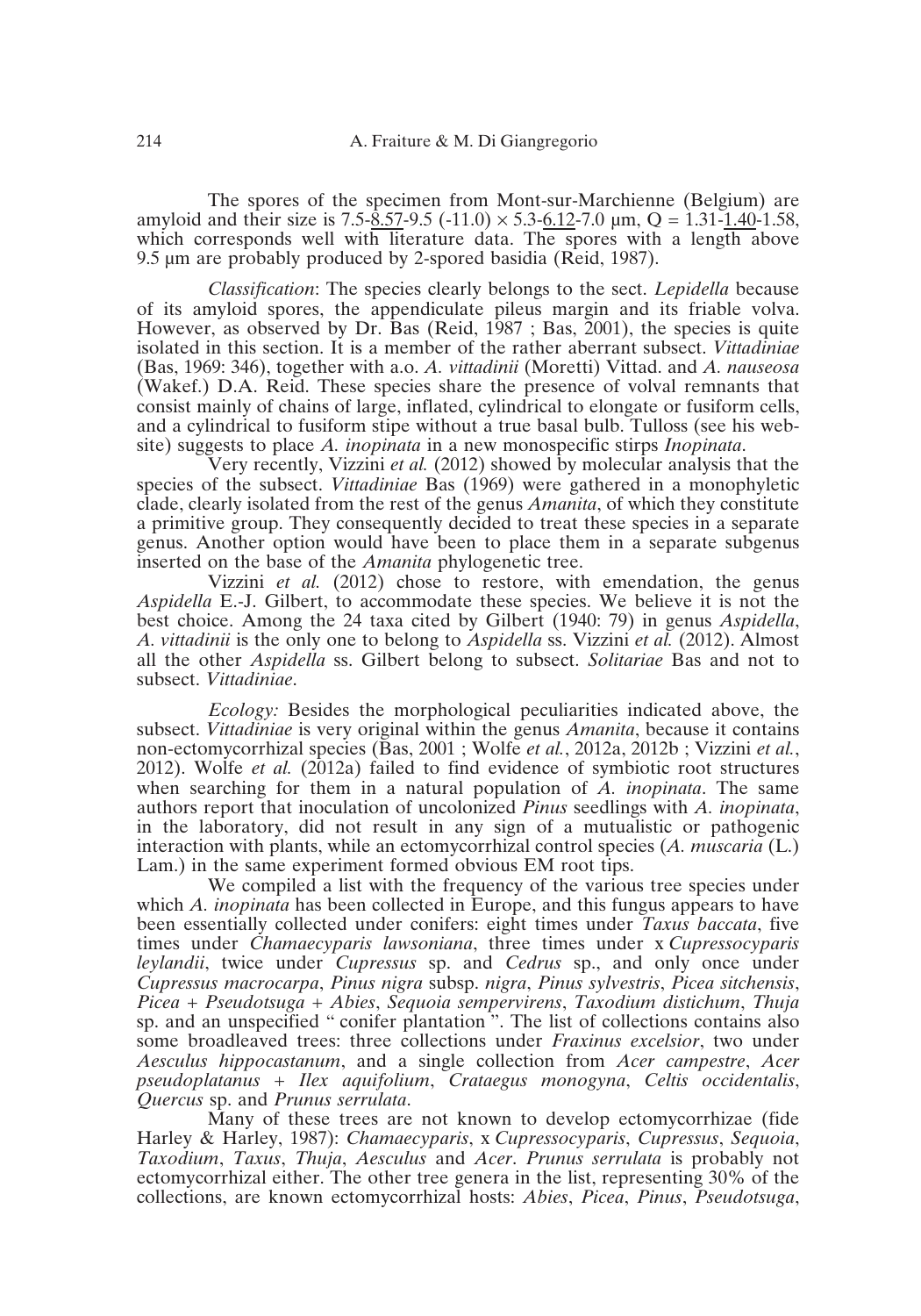*Celtis*, *Crataegus*, *Fraxinus*, *Ilex* and *Quercus*), but this does not imply that a symbiotic relationship actually existed between *A. inopinata* and these trees (Courtecuisse & Moreau, 2004).

In New Zealand too (Ridley, 2000 and pers. comm.), *A. inopinata* is mostly found under trees that are not ectomycorrhizal (*Chamaecyparis*, *Cupressus macrocarpa*, *Evonymus japonicus*, *Sophora* sp.), but it occasionally fruits under typical ectomycorrhizal hosts (*Leptospermum* sp. and *Pinus* sp.) (Weijtmans *et al.*, 2007). It deserves to be noted that only *Leptospermum* sp. and *Sophora* sp. are native to the country and that most of the biotopes are artificial.

When listing the collection habitats in Europe, it clearly appears that the biotopes are almost always artificial and often more or less ruderalized: ten collections come from parks (castles, …), six from gardens (in one case, under a trampoline), another six from churchyards, three are cemeteries, two are from college nurseries and another two from woods, whereas the species was collected once in a school ground, a hedgerow at the edge of a pasture, a conifer plantation and a *Fraxinus* plantation.

The impression that *A. inopinata* favors artificial biotopes is confirmed by the list of the trees under which the species has been observed in Europe (see above). The vast majority of these trees are not native in the places where *A. inopinata* was collected, e. g. all cited conifers (except *Taxus* but, in all the growth places cited here, the trees were planted). For the few European collections under broadleaved trees, these trees were indigenous, except for *Aesculus*, *Celtis occidentalis* and *Prunus serrulata*.

*Phenology:* This *Amanita* produces sporocarps between 7 March and 19 July (mean: 22 May) in New Zealand, but fruits between (30 July-) 15 September and 15 November (-December) (mean: 18 October) in Europe (Fig. 3). The difference is a consequence of the fact that New Zealand is situated in the southern hemisphere, where the seasons are inverted compared with Europe.



Fig. 3. Phenology of *Amanita inopinata* in Europe and in New Zealand.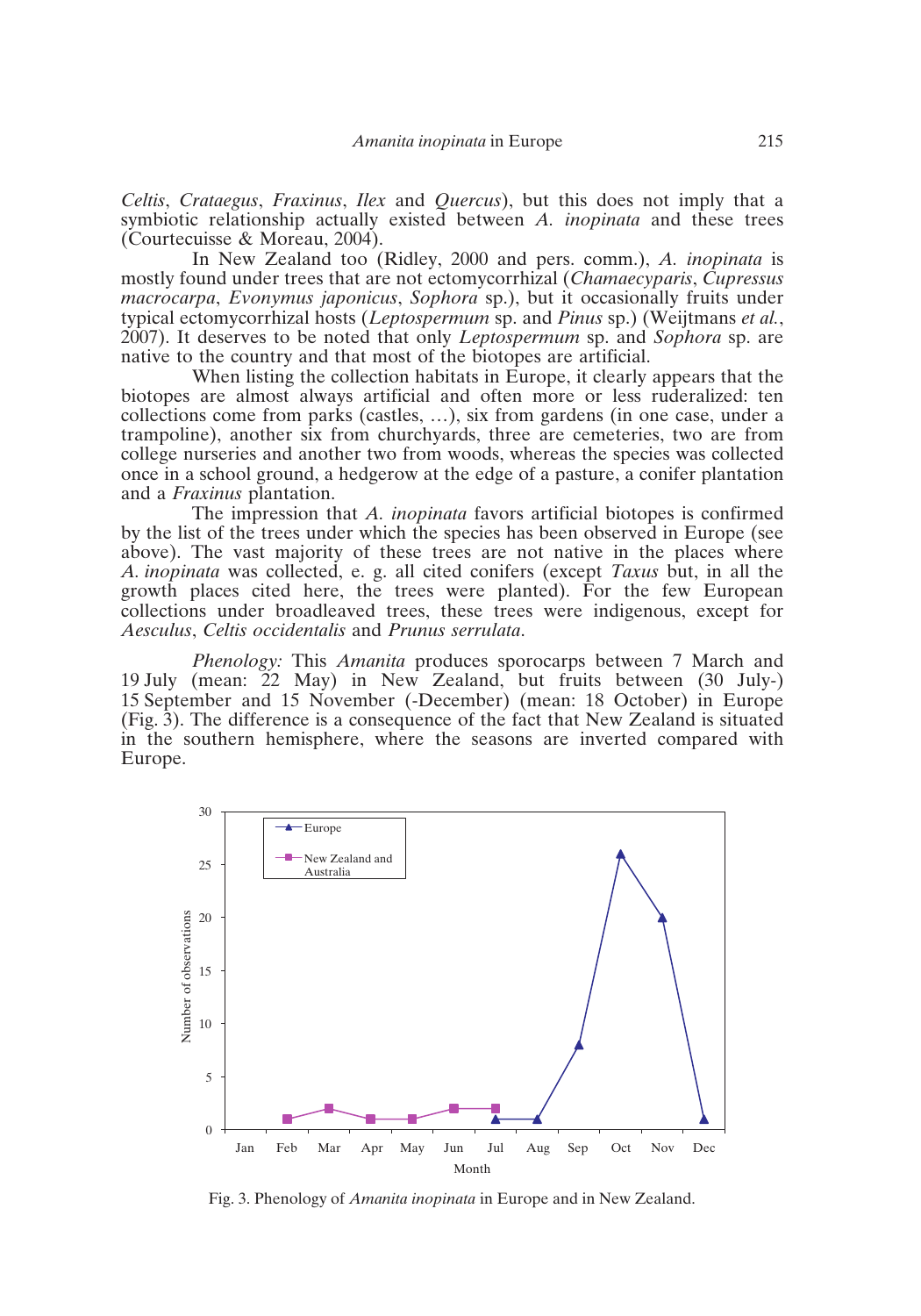# **DISCUSSION**

#### **Distribution and expansion**

The first collections of the species were made in **New Zealand**, more precisely in Auckland City (North Auckland, 1964 and 1972) and Lincoln (Mid Canterbury, 1971) (Ridley, 1991, 2000 and *NatureWatch NZ*3 and *NZFungi*4). The specimens are in bad state, mouldy or badly insect damaged, which is probably the reason why Ridley (2000) described them as "*Amanita* sp. 1" instead of creating a new species. Watercolour paintings made after those collections show blackish basidiocarps with pale salmon or apricot gills (Ridley, 2000 ; Taylor, 1981). Further collections of the species have been made in Bulls (Wanganui, in 1992 ; see Ridley, 2000) and at Aorangi Road (Mid Canterbury, in 2010 ; see *NatureWatch NZ*). In the meantime, the species was collected in Lincoln again (2006 and 2008 ; see *NatureWatch NZ*), two km away from the first observation in that region. It seems that no other observation of the species has been made in New Zealand since 2010 (Ridley, pers. comm.), except a collection in Christchurch (Mid Canterbury, in 2011; see *iNaturalist.org*<sup>5</sup>). The total number of observations for the country is eight, for a total number of growth places of six. Distribution maps for New Zealand have been published by Ridley (2000) and Uljé (2001, after Ridley's map) and on the web-sites of *NatureWatch NZ* and *NZFungi*.

The first European specimen of *Amanita inopinata* has probably been collected in **Great Britain**. It was growing in Littlehampton (UK, West Sussex, in 1976), in the Glasshouse Crops Research Institute (Weir, 2000). The species has however been described after other British specimens (Reid, 1987), collected in West Kent (Lullingstone Park, in 1981), in Surrey (Tandridge, in 1983, and Kingston Cemetery, in 1986) and in South Essex (Chigwell, in 1984).

Later on, the species has been rather frequently observed in the southeast of England:

- West Kent again (Chelsfield, in 1986, 1993, 1996 and 1998, see Kibby, 2000 ; Mereworth, in 1991 ; Hadlow, in 1991-1995 ; Scotney Castle, in 1999, see Kibby, 2000 ; Tunbridge Wells, in 2004-2008, see Kibby, 2006),
- South Essex again (Chigwell, in 1987 ; Southend-on-Sea, in 2006, see Boniface, 2012 ; Old Harlow, in 2011, see Boniface, 2012),
- Berkshire (Windsor, in 1988 ; Holyport, in 1988),
- West Sussex again (Bracklesham Bay, in 1990 ; Petworth, in 1995-1996),
- Surrey again (Tandridge, in 1992-1993, see Palmer, 2003 ; Ruskin Park, London, in 2006 ; Croyden, in 2011, see Boniface, 2011 ; Kew Gardens, in 2012),
- East Kent (Ashford, in 2002 ; Civiley Wood Turnham, in 2006),
- East Sussex (Battle, in 2004),
- East Suffolk (Flatford, in 2004, 2005 and 2009, see Kibby, 2005 and 2006),
- South Hampshire (Eastleigh, in 2006),
- Middlesex (Bushy Park, in 2009, see Overall, 2011).

Up to now, *A. inopinata* has been observed 49 times in Great Britain, on 27 different sites. Distribution maps for UK have been published by Kibby (2000) and Uljé (2001); see also the *Checklist of Fungi of the British Isles*<sup>6</sup>.

<sup>3.</sup> NatureWatch NZ, New Zealand: http://naturewatch.org.nz/taxa/3276-Amanita-inopinata

<sup>4.</sup> NZFungi, New Zealand Fungi (and bacteria), Landcare Research: http://nzfungi.landcareresearch.co.nz/ html/mycology.asp

<sup>5.</sup> iNaturalist.org: http://www.inaturalist.org/observations/19046

<sup>6.</sup> Checklist of Fungi of the British Isles, website of the British Mycological Society (BMS): http://www.fieldmycology.net/GBCHKLST/gbsyns.asp?intGBNum=12954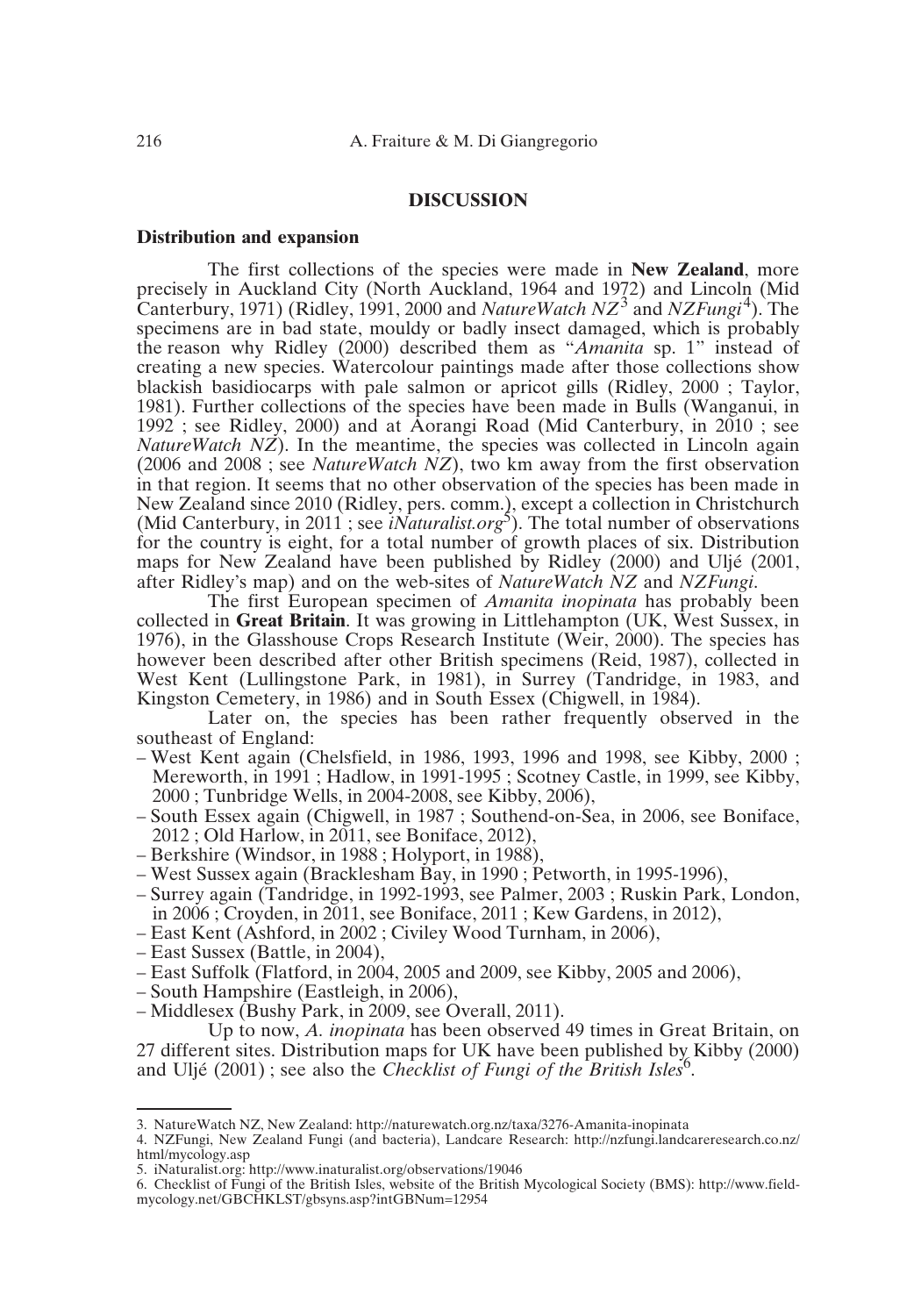At the very beginning of the  $21<sup>st</sup>$  century, "the inexpected one" jumped over the North Sea and appeared in **the Netherlands**, in Alphen aan den Rijn (Zuid-Holland, in 2000, see Bas, 2001 and Uljé, 2001) and then in the polderpark Cronesteijn, in Leiden (Zuid-Holland, in 2002, see Adema, 2003). More recently, the species has been collected near Hattem (Gelderland, in 2007 and 2008) and near Vlaardingen (Zuid-Holland, in 2009). To date, six observations of the species have been made in the country, on four different sites. A distribution map for the country is available on the web-site of the *Nederlandse Mycologische Vereniging*.

Soon after it's appearance in the Netherlands, *A. inopinata* was observed in northern **France**, at Baincthun (Pas de Calais, in 2003, see Courtecuisse & Moreau, 2004). Two other localities have been discovered more recently, in the same department of Pas de Calais: Moulle (near St-Omer) in 2008 and forêt domaniale de Guines in 2009. The species appeared four times in the country, on three different growth places.

In 2008, a first collection has been made in **Belgium**, at the castle of Drietorens in Londerzeel (Vlaams-Brabant, see Steeman *et al.*, 2011 and *Observations.be''*), filling the gap between France and the Netherlands. The species has not been observed again in the country during the three following years but in august-november 2012, it was collected in four different places (Steeman, 2012 and Observation.be): in Londerzeel again (other site), in Montsur-Marchienne (Hainaut), in Edegem (Antwerpen) and in Kessel-Lo (Vlaams-Brabant). In total, seven observations of the species have been registered in the country, on five different sites.

Finally, the species has been observed very recently in **Australia**, in Melbourne (Victoria, in 2013, see the web-site of *Project Noah*<sup>8</sup>).

An addition of the aforementioned figures shows that *Amanita inopinata* has been observed 66 times in Europe (Fig. 4), on 38 different sites, and that England remains by far the region with the highest number of observations.



Fig. 4. Distribution map of *Amanita inopinata* in Europe.

<sup>7.</sup> Observations.be, website of Aves-Natagora and the Stichting Natuurinformatie, Belgium: http://observations.be/soort/view/20688

<sup>8.</sup> Project Noah: https://www.projectnoah.org/spottings/22641029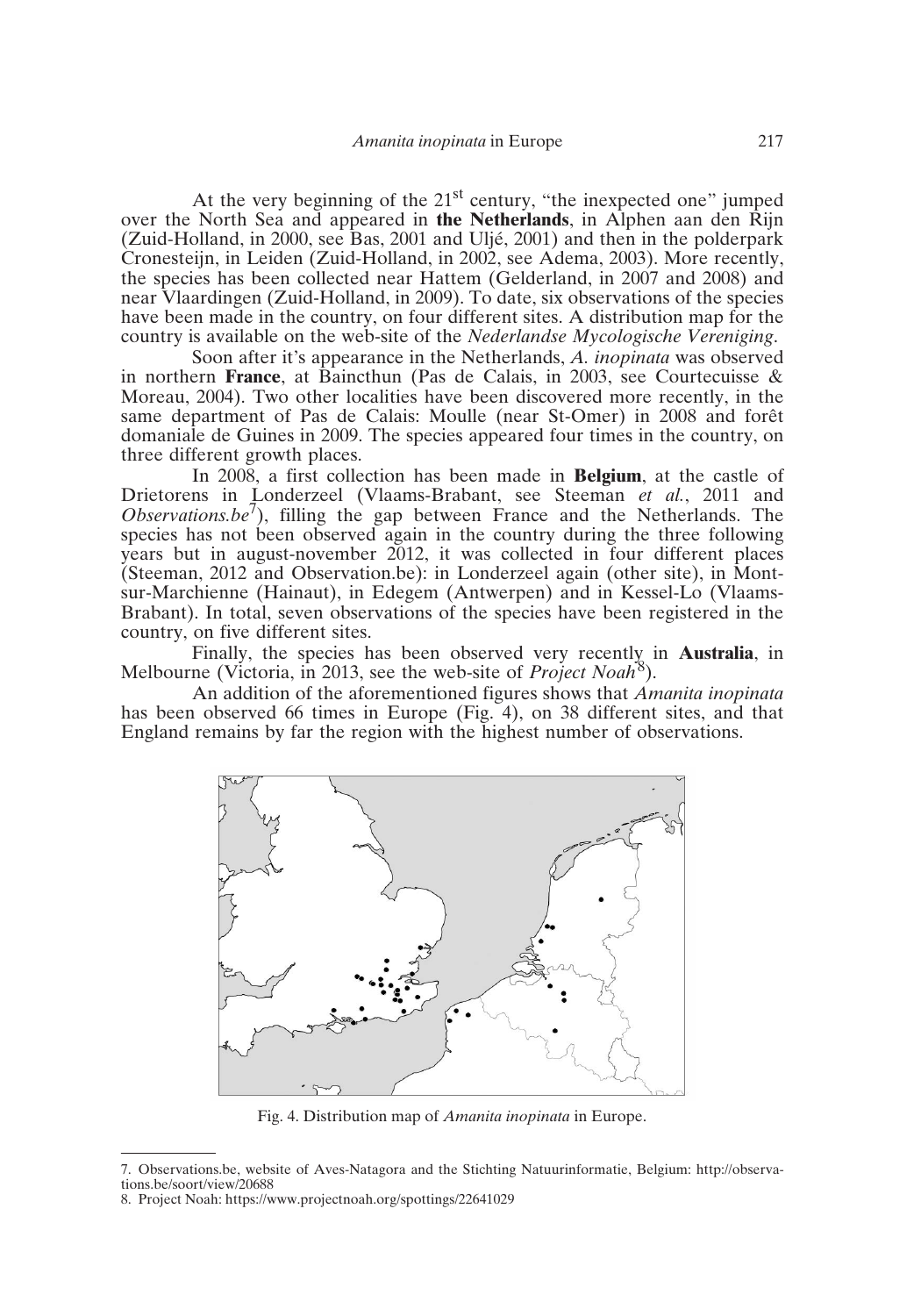The progressive expansion of the species range in Europe (Fig. 5) confirms the prediction made by Bas (2001) that the species would slowly spread in Western Europe. It also shows that two different processes are involved in the progression of the species: local expansion (30 km and less) and big jumps (50- 300 km). When looking in detail at the distributional data, this progressive local expansion, over rather short distances, appears clearly and the three following examples can be given:

1) A progression towards west, from Littlehampton to Bracklesham Bay and Petworth (all West Sussex, resp. in 1976, 1990 and 1991), and then to Eastleight (South Hampshire, 2006).

2) Another progression towards west, starts from Lullingstone park (near Shoreham, West Kent, in 1981) and reaches successively Tandridge and Kingston (both in Surrey, resp. in 1983 and 1986) and then the Windsor Great Park and Maidenhead (both in Berkshire, in 1988).

3) A progression towards south-east, starting from Lullingstone park again (West Kent, in 1981) and reaching Hadlow, then Scotney Castle (both West Kent, resp. in 1991 and 1999) and Battle (East Sussex, in 2004).

A look at the map indicates that the general distribution of the species mainly expands eastward or, more precisely, toward the east-north-east. Given it is also the direction of prevailing wind in this region of the European continent, it leads to the conclusion that wind is most probably the main factor in the dispersion of the species, at least for the "big jumps". The role of the wind in the dispersion of fungi, sometimes even from one continent to another, has already been stressed by several authors (see a.o. Brown & Hovmøller, 2002). As a consequence, it can be easily predicted that the species will continue its progression towards east and that it is going to reach the German territory (esp. Niedersachsen and Nordrhein) in the next ten years. The number of growth places will also continue to grow in the regions where the fungus is already established.



Fig. 5. Progressive expansion of *Amanita inopinata* in Europe, with indication of the itinerary probably followed in the case of long distance dispersal.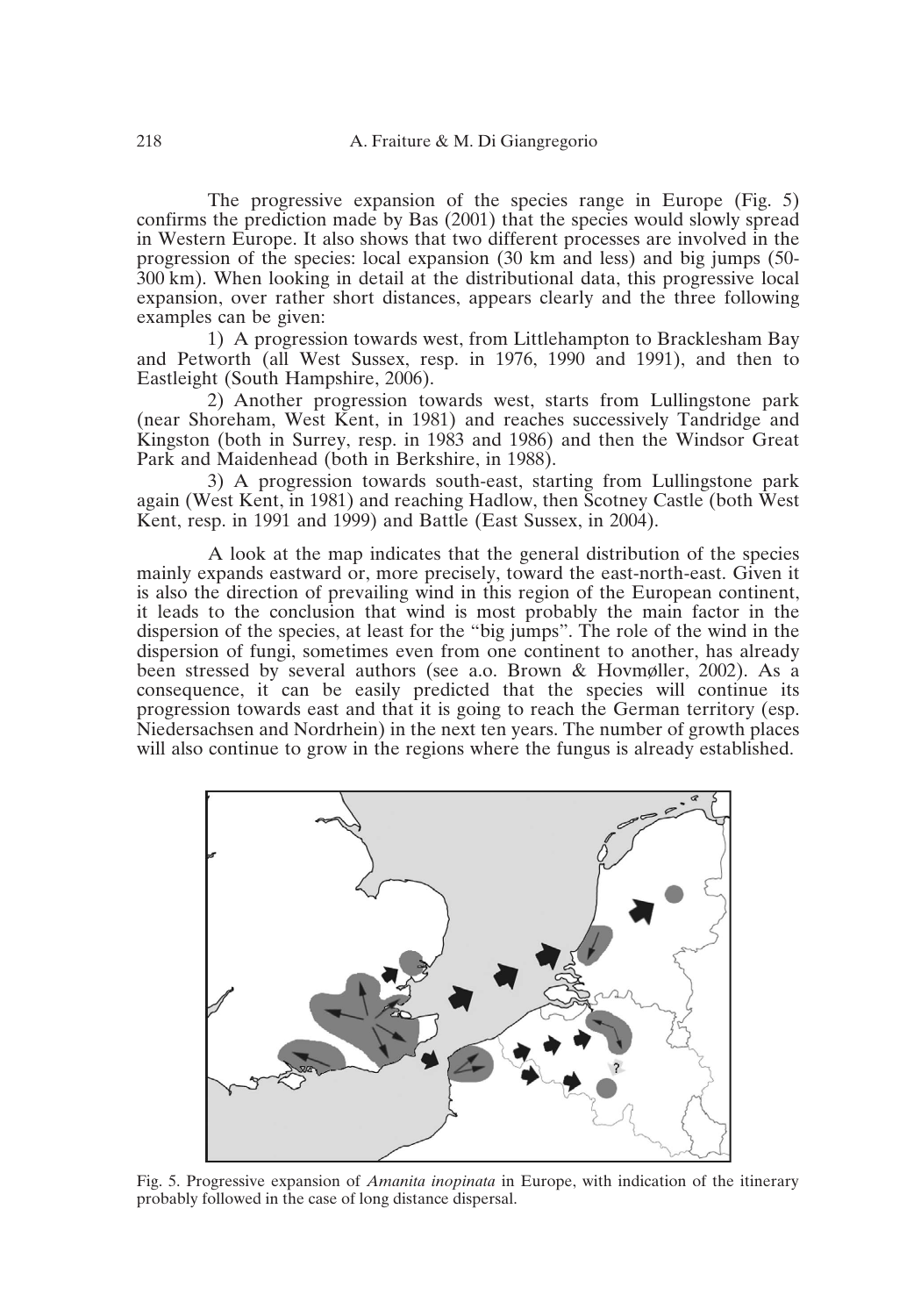It is also interesting to study the speed at which the expansion occurs. Figure 6 shows the annual evolution of the cumulated number of different growth places in Europe. Figure 7 presents the evolution of the annual number of different growth places in which the species has been observed. These graphs clearly show, not only that the expansion of the species continues, but also that it accelerates.



Fig. 6. Evolution of the cumulated number of different growth places of *Amanita inopinata* in Europe.



Fig. 7. Evolution of the annual number of different growth places of *Amanita inopinata* observed in Europe.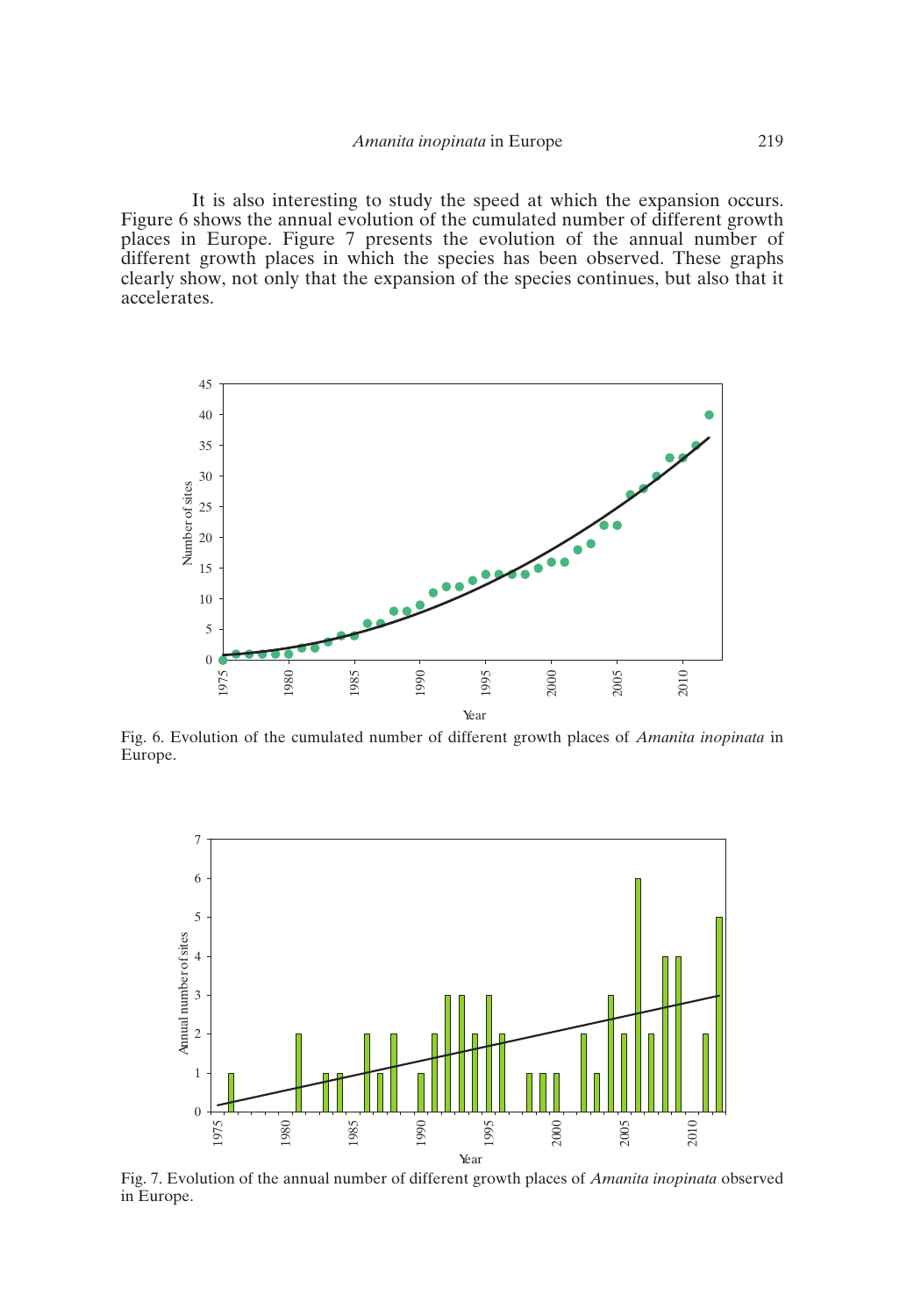# *Amanita inopinata***, an invasive species?**

As indicated above (and see figs 5, 6 and 7), the distribution area of *Amanita inopinata* gradually widens and this progression accelerates. The species therefore probably deserves to be considered as invasive, even if it has not been included in the "List of Species Alien in Europe and to Europe" published by Hulme *et al.* (2009). This list contains only two *Amanita* species: *Amanita asteropus* Sabo and *Amanita singeri* Bas. It confirms the under-representation of fungi in the databases devoted to invasive or alien species, already stressed by Desprez-Loustau *et al.* (2007).

IUCN describes invasive species as "organisms introduced by man into places out of their natural range of distribution, where they become established and disperse, generating a negative impact on the local ecosystem and species". Yet, the consequences of the introduction of exotic mushrooms on the native mycoflora were hardly studied (Desprez-Loustau *et al.*, 2007). In addition, such impact is difficult to measure when the invasive species is a saprotroph.

Among the invasive species, pathogens and, to a lesser extent, mycorrhizal species were especially studied. Studies about saprotrophic invaders remain rare. An exception is probably *Clathrus archeri* (Berk.) Dring, the progression of which was studied in detail (Parent & Thoen, 1986 ; Parent *et al.*,  $2000$ ).

On the occasion of the first discovery of *A. inopinata* in France, Courtecuisse & Moreau (2004) presented an interesting discussion about the concept of "invasive species". They sort the species into three categories: (1) species which are bound to very particular ecological conditions from which they can not escape (e.g. species living in greenhouses or in flowerpots), (2) species introduced with a host and remaining bound to this host (e.g. *Geopora sumneriana* (Cooke) M. Torre and *Cedrus*) and (3) species able to adapt to new hosts and substrates. *Amanita inopinata* (and *A. singeri*, the origin of which remains also unknown) belongs to this last category.

Pringle & Vellinga (2006) used literature data to study the case of *Amanita phalloides* (Vaill. ex Fr.) Link as an example to explore the biogeography and invasion biology of an ectomycorrhizal species. They notice that the geographic distribution, including native ranges, of most fungi are poorly documented and that the lack of natural history data causes confusion over what is native or introduced (this fact is also stressed by Desprez-Loustau *et al.*, 2007 and Hierro *et al.*, 2005). So, when a new locality of a species is discovered in a poorly explored territory, it is difficult to know if it is an introduction or if it is just the first record of the fungus from a region within its native range.

The same authors also stress the fact that confusion on the introduced status and biogeography is the direct result of shifting species concepts. However, for a few especially charismatic fungi, a careful reading of the literature may provide needed data. We believe it is the case of *Amanita inopinata*, which is a very striking and easy to identify species. In addition, the portion of the European territory in which it has been observed, up to now, is very well explored from a mycological point of view.

In a study about global patterns of ectomycorrhizal introductions, Vellinga *et al.* (2009), using the framework provided by Lockwood *et al.* (2007), group fungal examples from the literature into five different outcomes: (1) EM fungi may be introduced but fail to establish, (2) introduced EM fungi may establish but be replaced by local fungi, (3) EM fungi may persist with introduced trees but fail to grow with local hosts, (4) EM fungi may persist with introduced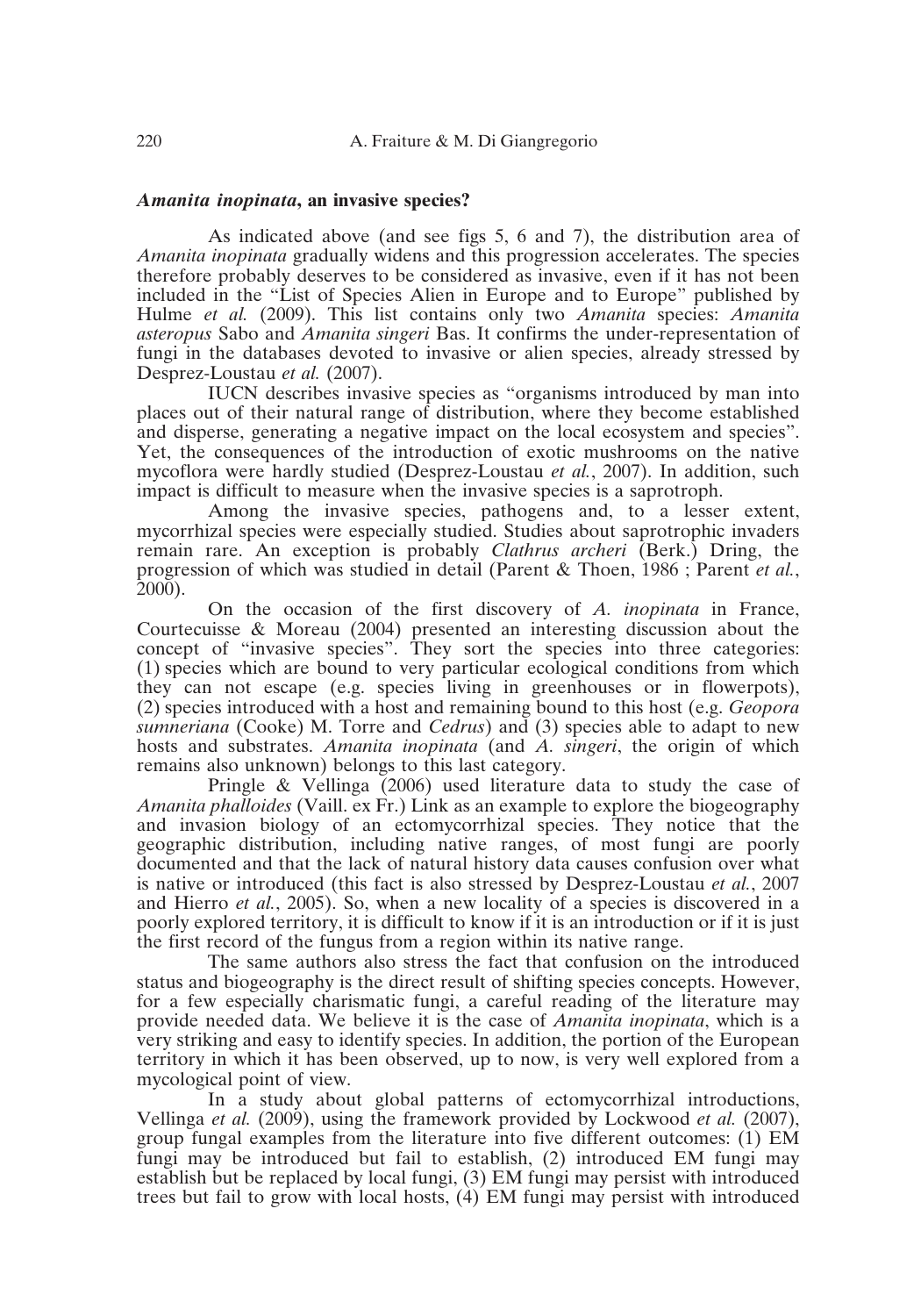trees and spread to local hosts, or (5) EM fungi may fail to persist with introduced trees but nonetheless spread to local hosts. Even if *Amanita inopinata* is not an ectomycorrhizal species, the categories of Vellinga *et al.* could be used in some way, after replacement of "host" by "substrate" and of "with introduced trees" by "on the original substrate". In that case, *A. inopinata* could belong to the fourth or to the fifth of these categories.

#### **Origin of the species**

Since its discovery, *A. inopinata* has always been considered as an introduced species, not native in Europe. The main arguments are that it is a very striking species, growing in mycologically well-investigated zones in Europe, which make it seem impossible that it could have been present previously while remaining unnoticed.

Bas (2001) considers as probable that the species originally came from New Zealand. He finds "significant that, in New Zealand, from a mycological point of view still rather under-explored, its most northern and most southern locality lie about 750 km apart." Also Taylor (1981) presents the species (under "*Amanita* sp.") as a species native to New Zealand (see also Kibby 2001). Ridley (2000 and in e-litt. 2013) does not agree with that opinion on the New Zealand origin of *A. inopinata*, as all of the collection sites in that country are urban or peri-urban and largely consist of "exotic" vegetation not native to New Zealand (*Chamaecyparis* sp., *Cupressus macrocarpa*, *Pinus* sp., *Euonymus japonica*). He considers it more likely that the species entered New Zealand in the same way that it got to Britain.

However, in Europe, *A. inopinata* almost always appears in disturbed zones such as gardens, parks, cemeteries, churchyards, edges of pastures, etc. After the "disturbance hypothesis" (Hierro *et al.*, 2005), this fact could indicate that *Amanita inopinata* is a ruderal species in its natural range as well, which could be an argument to support the hypothesis that it is native to New Zealand.

**Acknowledgements.** We address our sincere thanks to Christian Lambert for collecting the specimen, to Yvan Barbier and Cyrille Gerstmans for the preparation of the two maps, to Ad van den Berg (database manager of the Netherlands Mycological Society, NMV), Roosmarijn Steeman (Natuurpunt.be), Abel Flahaut and Christophe Lécuru for the information they sent us concerning the distribution of the species, respectively, in the Netherlands, Flanders (Northern Belgium) and France.

We also thank Geoff Ridley for the information about the recent findings of the species in New Zealand and the opinion concerning the possible native character of the species in that country; Andy Overall and Geoffrey Kibby for the discussion concerning the possible presence of the species in Germany and Italy, Tony Boniface for the sending of a reprint and Abel Flahaut and Guido Van Boeckel for the agreement to publish their photos of the species.

## **REFERENCES**

ADEMA J.P.H.M., 2003 — Nogmaals *Amanita inopinata*. *Coolia* 46 (1): 34-35.

- BAS C., 1969 Morphology and subdivision of *Amanita* and a monograph of its section *Lepidella*. *Persoonia* 5 (4): 285-579.
- BAS "K." [C.], 2001 The unexpected one jumped the North Sea. *Field Mycology* 2 (2): 40-41.
- BONIFACE T., 2011 Notes on Essex Specialities, 15 *Amanita inopinata* D.A. Reid & Bas. *Essex Naturalist* NS 28: 72-73 + pl. 39.

BONIFACE T., 2012 — Further records of *Amanita inopinata*. *Field Mycology* 13 (2): 67.

BROWN J.K.M. & HOVMØLLER M.S., 2002 — Aerial dispersal of pathogens on the global and continental scales and its impact on plant disease. *Science* 297: 537-541.